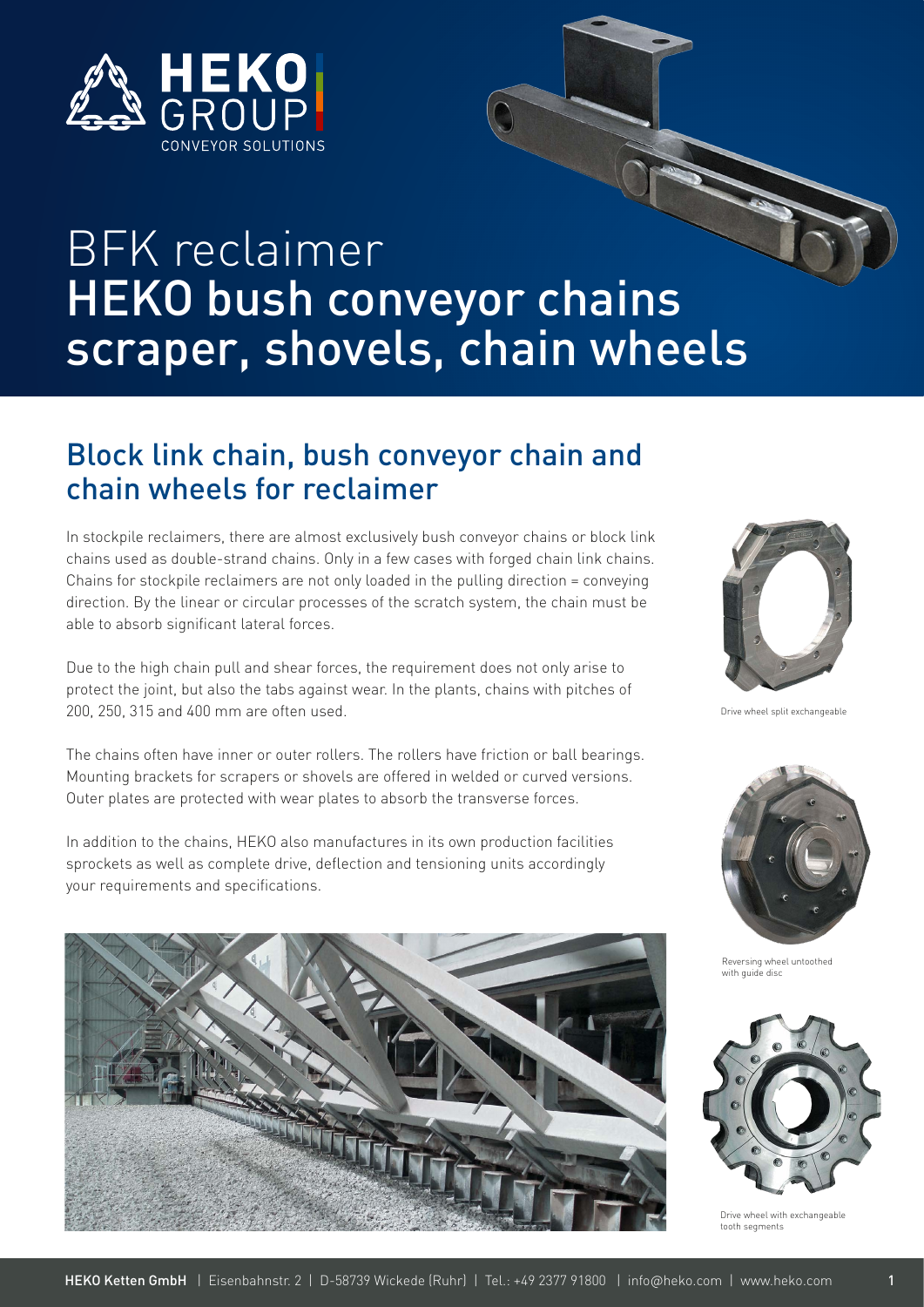

## BFK reclaimer HEKO bush conveyor chains scraper, shovels, chain wheels

### Double-strand block link chain







Double-strand block link chain with welded attachment angle at the outer link and wear plate



|                    | main dimensions (mm) |                |           |                 |                 |        |    | connecting dimensions (mm) |    |              |     |                            |                |  |
|--------------------|----------------------|----------------|-----------|-----------------|-----------------|--------|----|----------------------------|----|--------------|-----|----------------------------|----------------|--|
|                    | pitch                | inner<br>width | bolt<br>Ø | plate<br>height | plate thickness |        |    |                            |    |              |     |                            |                |  |
| <b>Type</b>        | $\overline{D}$       | <b>IW</b>      | d.        | h               |                 |        |    | A                          | B  | $\mathbb{C}$ | D   | bracket<br><b>DIN 1029</b> | d <sub>2</sub> |  |
| BLK250x32-70x10/30 | 250                  | 32             | 35        | 70              | 10              | 30     | 10 | 90                         | 65 | 150          | 110 | 130x65x10                  | 21             |  |
| BLK315x32-70x10/30 | 315                  | 32             | 35        | 70              | 10              | 30     | 10 | 130                        | 65 | 190          | 110 | 130x65x10                  | 21             |  |
| BLK250x42-70x10/40 | 250                  | 42             | 35        | 70              | 10              | $40 -$ | 10 | 130                        | 75 | 190          | 110 | 130x65x10                  | 21             |  |
| BLK315x42-70x10/40 | 315                  | 42             | 35        | 70              | 10              | 40     | 10 | 130                        | 75 | 190          | 110 | 130x65x10                  | 21             |  |
| BLK250x42-80x12/40 | 250                  | 42             | 42        | 80              | 12              | 40     | 12 | 130                        | 75 | 190          | 130 | 150x75x12                  | 25             |  |
| BLK315x42-80x12/40 | 315                  | 42             | 42        | 80              | 12              | 40     | 12 | 130                        | 75 | 190          | 130 | 150x75x12                  | 25             |  |
| BLK250x52-80x15/50 | 250                  | 52             | 42        | 80              | 15              | 50     | 15 | 130                        | 80 | 190          | 130 | 150x75x12                  | 25             |  |
| BLK315x52-80x15/50 | 315                  | 52             | 42        | 80              | 15              | 50     | 15 | 130                        | 80 | 190          | 130 | 150x75x12                  | 25             |  |